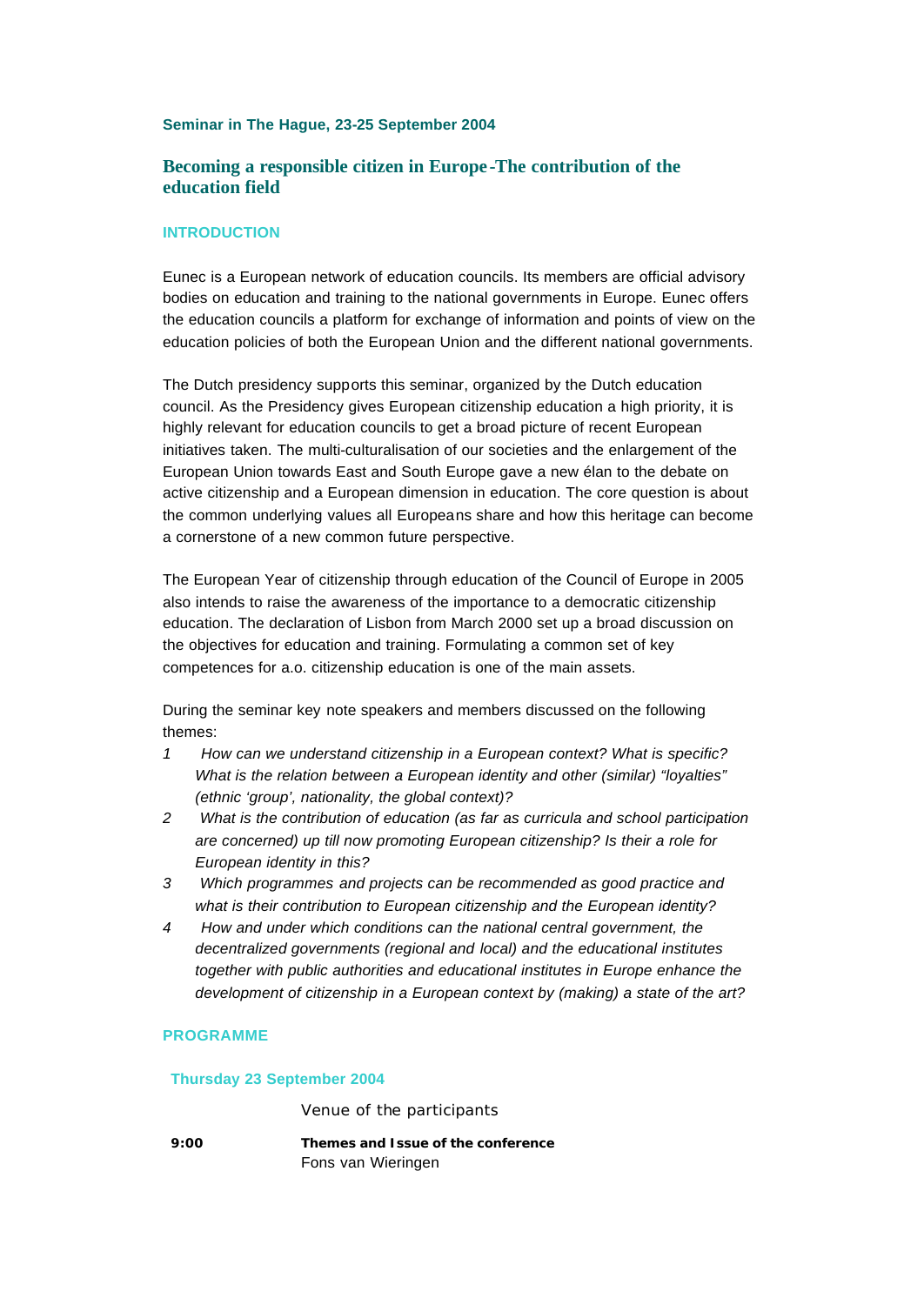## president of Eunec

# **Friday 24 September 2004**

| 9:15            | Citizenship education: principles out of educational research;<br>main policy lines<br>Chair: Fons van Wieringen                                                                                                                    |
|-----------------|-------------------------------------------------------------------------------------------------------------------------------------------------------------------------------------------------------------------------------------|
| $9:15 - 9:45$   | Citizenship in school education, a comparative perspective<br>Patricia Wastiau-Schlüter<br>European Eurydice Unit                                                                                                                   |
| 9:45-10:00      | <b>Discussion</b>                                                                                                                                                                                                                   |
| 10:00-10:30     | Shaping new European citizens? Modes for implementing<br>Education for European Citizenship in the classroom<br>Stefaan Fiers<br>Catholic University of Louvain, Institute for political science,<br>Institute for teacher training |
| 10:30-10:45     | <b>Discussion</b>                                                                                                                                                                                                                   |
| $10:45 - 11:00$ | <b>Break</b>                                                                                                                                                                                                                        |
| 11:00-11:30     | The proposals of working group B (Lisbon-process)<br>Tapio Sääväälä<br>Directorate General for Education and Culture, European<br>Commission                                                                                        |
| 11:30-11:45     | <b>Discussion</b>                                                                                                                                                                                                                   |
| 11:45-12:15     | European citizenship. A conceptual framework for citizenship in<br>an international perspective<br>Hans Van Aalst<br>Lector Hogeschool Fontys                                                                                       |
| 12:15-12:30     | <b>Discussion</b>                                                                                                                                                                                                                   |
| 12:30           | Lunch                                                                                                                                                                                                                               |
| 14:00           | Presentation of good policy practices in citizenship education<br>Chair: Louise Van de Venne                                                                                                                                        |
| 14.00-14.15     | Philip Vanhaezebrouck<br>VTI, Izegem (Belgium)                                                                                                                                                                                      |
| 14:15-14:30     | Pieter Delsing, Baken Park<br>Almere (The Netherlands)                                                                                                                                                                              |
| 14:30-14:45     | Maria Rosa Costa<br>Escola secundaria, Aurelia de Sousa (Portugal)                                                                                                                                                                  |
| 14:45-15:00     | Mary Rose Mifsud<br>Education director for democracy and values (Malta)                                                                                                                                                             |
| 15:00-15:45     | Forum with<br>Philip Vanhaezebrouck, Pieter Delsing, Maria Costa and Mary<br>Rose Mifsud                                                                                                                                            |
| $15:45 - 16:00$ | Break                                                                                                                                                                                                                               |